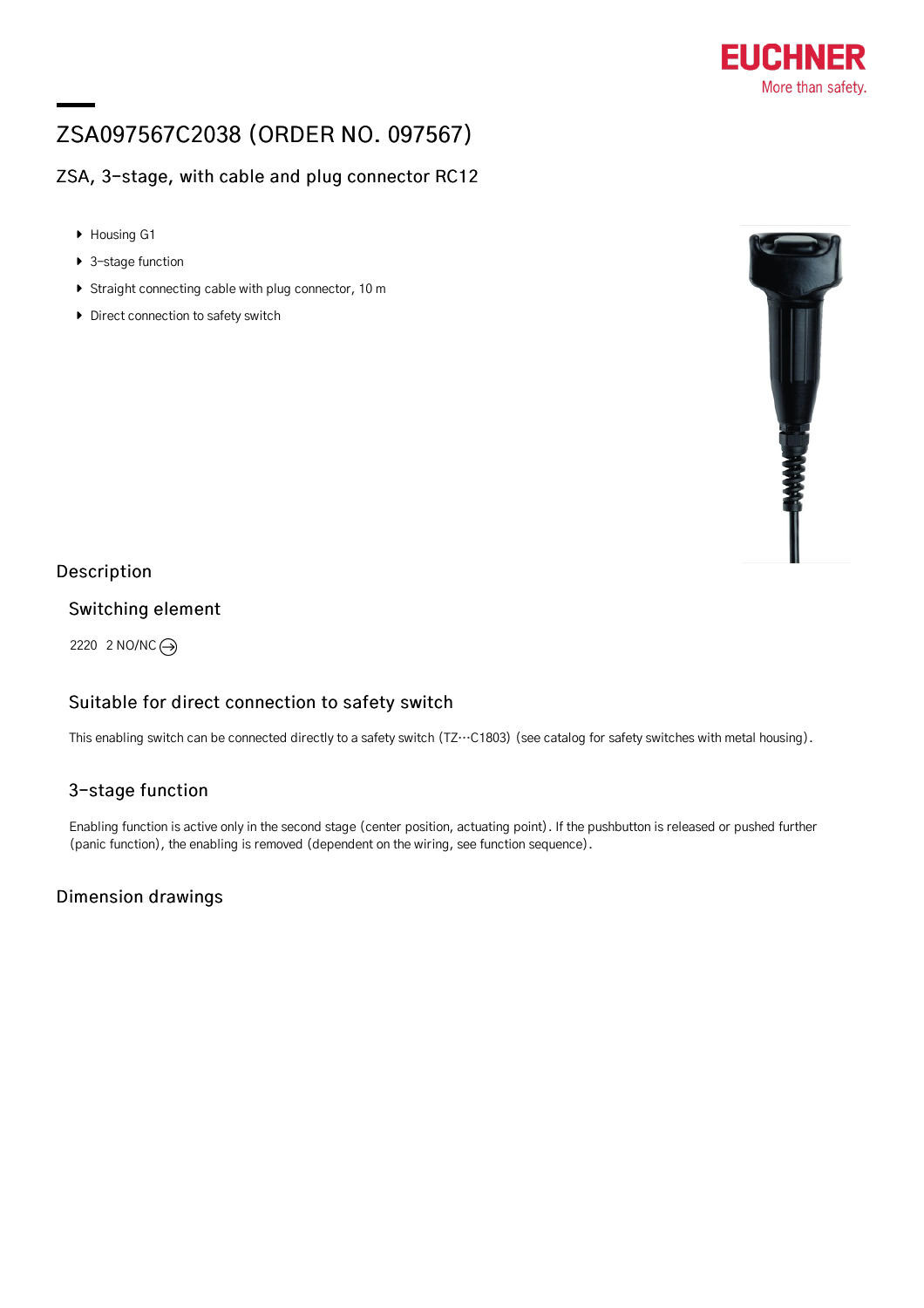

# Dimension drawings



Connection examples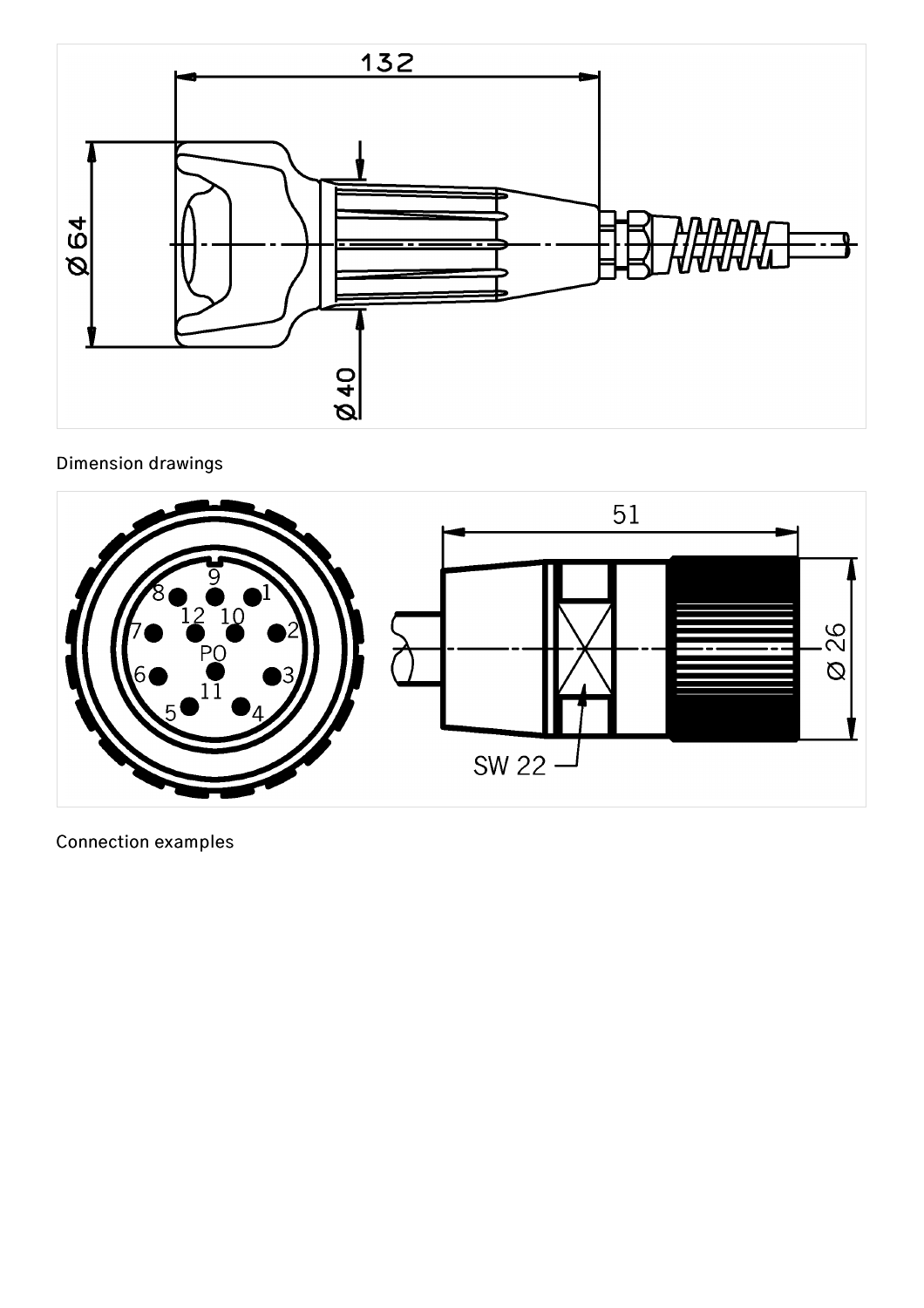

Travel diagrams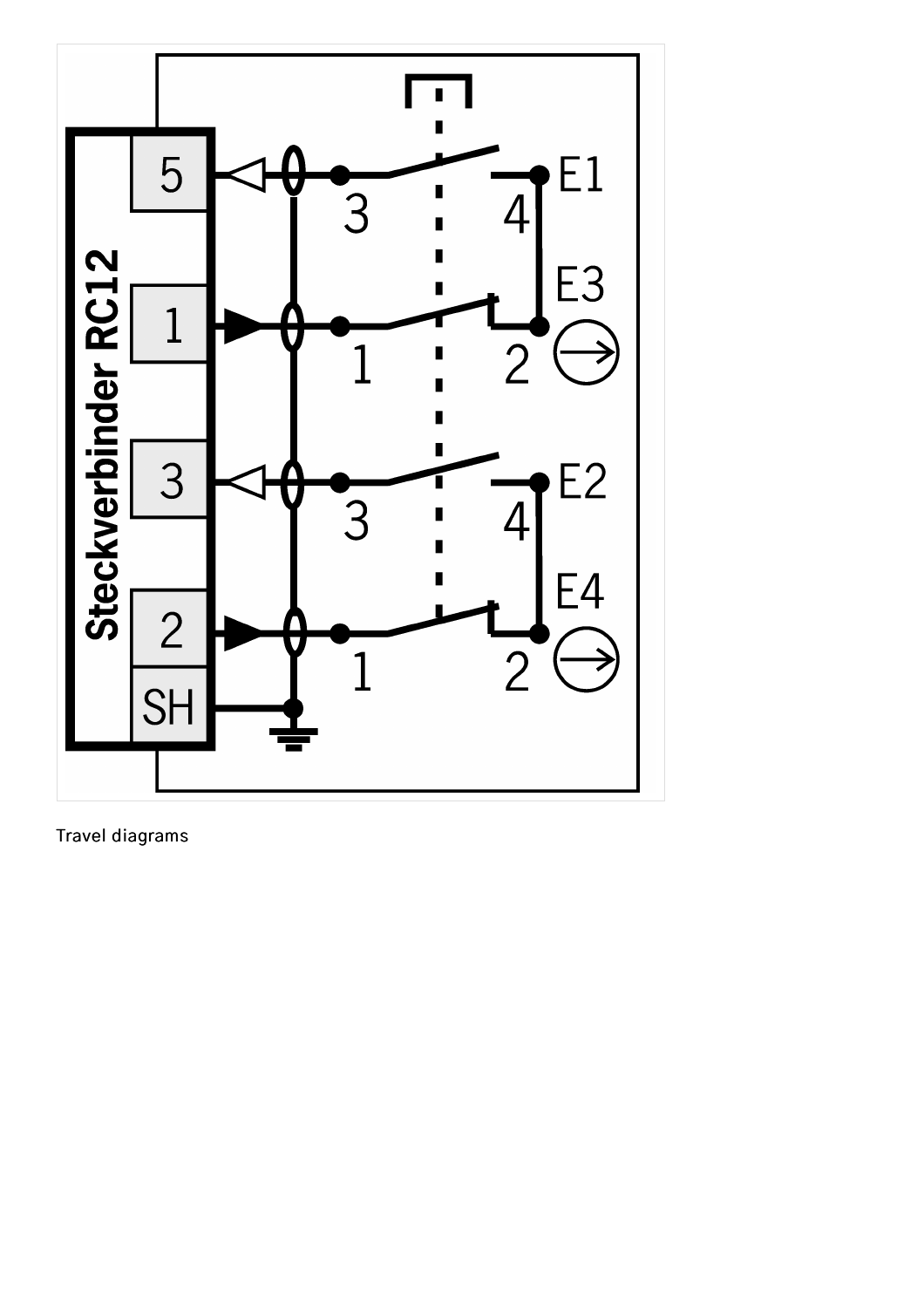



## Technical data



## Electrical connection ratings

| Connecting cable                                                   | $8x0.5$ mm <sup>2</sup> + $8x0.14$ mm <sup>2</sup><br>$(4x0.5$ mm <sup>2</sup> screened + 4x0.5 mm <sup>2</sup> unscreened + 8x0.14 mm <sup>2</sup> unscreened. Outer<br>screen over everything.) |
|--------------------------------------------------------------------|---------------------------------------------------------------------------------------------------------------------------------------------------------------------------------------------------|
| Degree of contamination (external, according to EN<br>$60947 - 1)$ | 3                                                                                                                                                                                                 |
| rated conditional short-circuit current                            | 100A                                                                                                                                                                                              |
| Rated impulse withstand voltage U <sub>imp</sub>                   | $0.8$ kV                                                                                                                                                                                          |
| Rated insulation voltage U <sub>i</sub>                            | 32 V                                                                                                                                                                                              |
| Short circuit protection according to IEC 60269-1                  | 2A gG<br>(In case of operating voltages other than 24 V, the short circuit protection must be<br>dimensioned accordingly and checked.)                                                            |
| Switching characteristics                                          | 3-stage enabling switch                                                                                                                                                                           |
| Switching current                                                  |                                                                                                                                                                                                   |
| min. at $24V$ 1 mA                                                 |                                                                                                                                                                                                   |
| Switching voltage                                                  |                                                                                                                                                                                                   |
| min. at 10 mA 12 V                                                 |                                                                                                                                                                                                   |
| Utilization category                                               |                                                                                                                                                                                                   |
|                                                                    | AC-15 2A 24V                                                                                                                                                                                      |
|                                                                    | DC-13 2A 24V                                                                                                                                                                                      |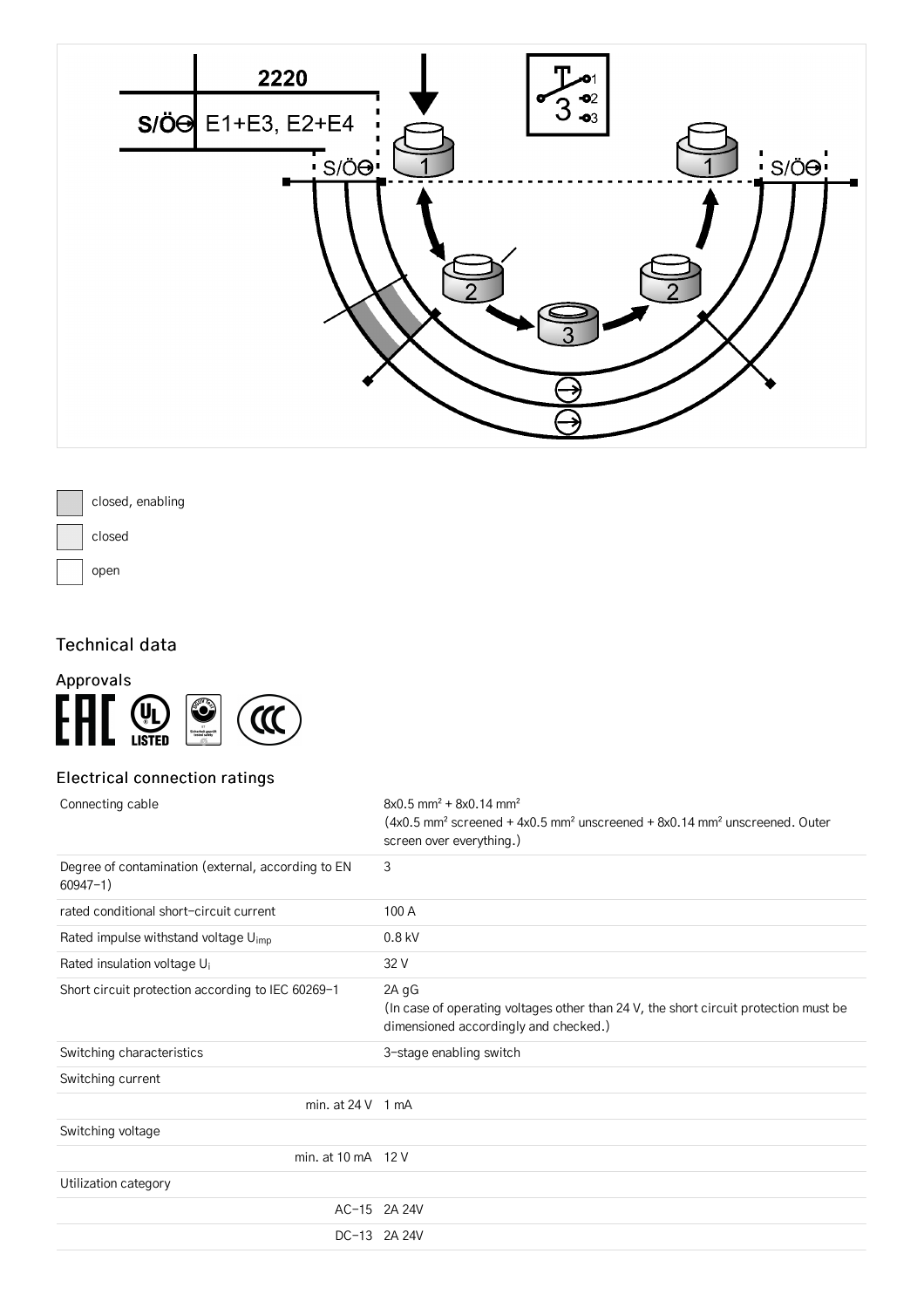#### Mechanical values and environment

| Ambient temperature                            | $-5+50$ °C                       |
|------------------------------------------------|----------------------------------|
| Cable length                                   |                                  |
| straight 10 m                                  |                                  |
| Connection                                     | Plug connector number of pins 12 |
| Degree of protection                           | IP <sub>67</sub>                 |
| Material                                       | Plastic                          |
| Mechanical life                                |                                  |
| Position $1 - 2 - 3 - 1$ 0.1 x 10 <sup>6</sup> |                                  |
| Position $1-2-1$ 0.1 x $106$                   |                                  |
| Number of NO contacts                          | 2                                |
| Number of positively driven contacts           | 2                                |
| Switching principle                            | Slow-action contact element      |

## Reliability values according to EN ISO 13849-1

|                    | Enabling switch     |  |  |
|--------------------|---------------------|--|--|
| B <sub>10</sub> d  | $0.5 \times 10^{6}$ |  |  |
| Miscellaneous      |                     |  |  |
| in compliance with | 60947-5-8           |  |  |

#### Accessories

#### Mounting [accessories](#page-4-0)

#### <span id="page-4-1"></span><span id="page-4-0"></span>Magnetic holder for [hand-held](#page-4-1) enabling switches



059340 [MAGNETHALTERUNG](http://www.euchner.de/en-us/a/059340/) ZUSTIMMTASTER

#### <span id="page-4-2"></span>Screw holder for [hand-held](#page-4-2) enabling switches

052406 [HALTER](http://www.euchner.de/en-us/a/052406/) KPL.

## <span id="page-4-3"></span>Screw holder with cable hook for [hand-held](#page-4-3) enabling switches

047820 [LEITUNGSHALTER](http://www.euchner.de/en-us/a/047820/)